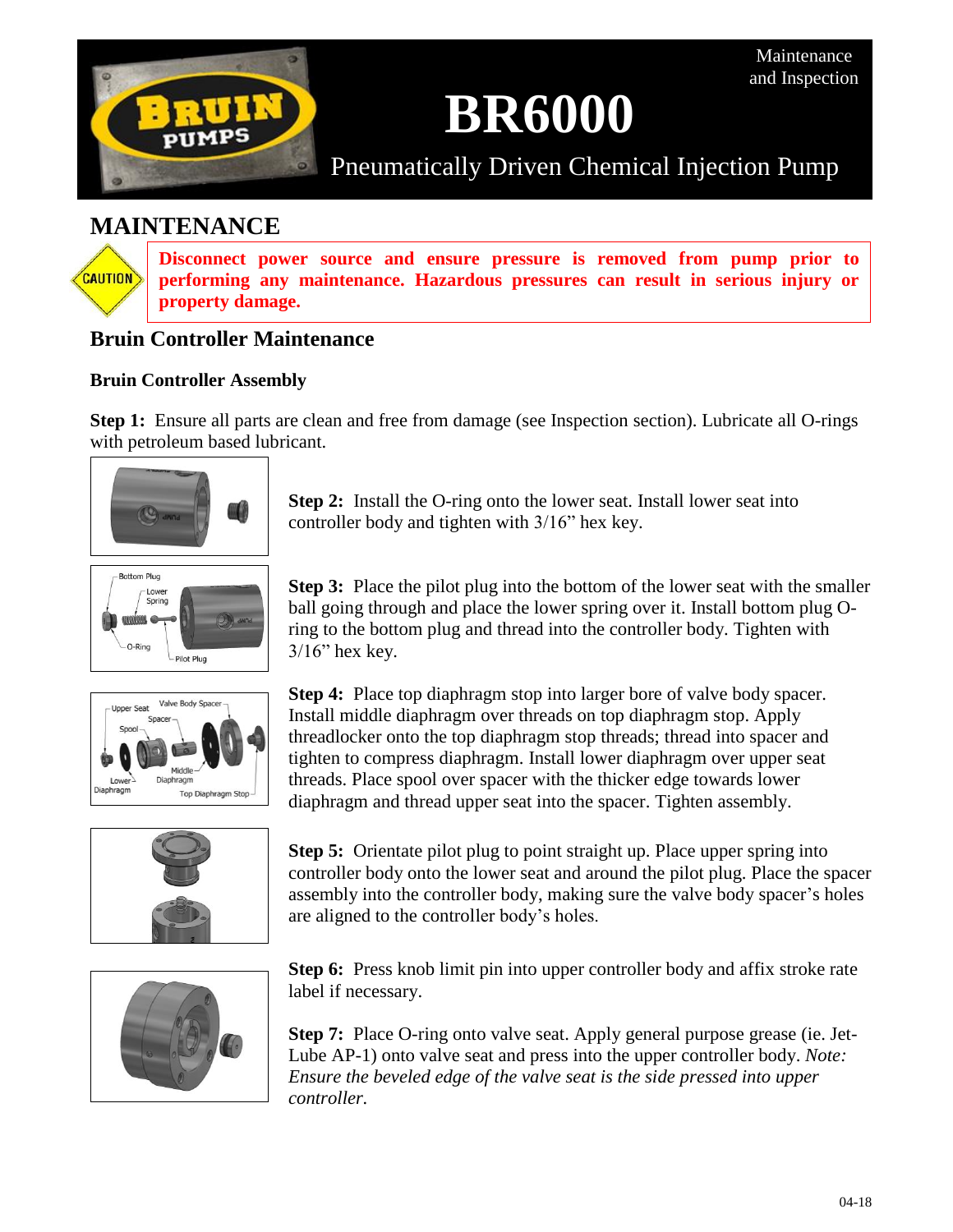

Uppe Body Jpper Diaphragn Valve Body Middle Diaphragn Controlle Body

**Step 8:** Install the O-ring onto the valve stem. Thread valve stem into the upper controller body until hand tight. Place upper spring over the valve stem and compress it with the stroke rate knob. Tighten set screw to hold stroke rate knob in place. *Note: Knob will have to be calibrated to set appropriate stroke rates.*

**Step 9:** Insert 4 screws with lockwashers through controller body, diaphragms, and valve body spacer. Align the screws with the screw holes of the upper controller body. *Note: Ensure the small hole on the top face of the controller body and valve body spacer line up with the small hole in the upper controller body.* Tighten all 4 screws, compressing the diaphragms and valve body spacer between the controller body and upper controller body.

- **Step 10:** Install protective cap onto upper controller body.
- **Step 11:** Thread Bruin Controller Assembly onto hex reducing nipple connected to pump.

## **Bruin Controller Disassembly**

- **Step 1:** Disconnect operating air supply and ensure all pressure is removed from pump assembly (ensure stroke rate knob is open) and isolate fluid discharge and suction lines. Open and remove bleeder plug. Disconnect fluid discharge and suction lines.
- **Step 2:** Unscrew Bruin controller from hex reducing nipple connected to the pump. Remove 4 screws and lockwashers holding the controller body, valve body spacer, upper controller body and diaphragms together.
- **Step 3:** Pull the valve body spacer, spool, spacer, top diaphragm stop and diaphragms out of the controller body. *Note: The upper spring will be loose resting on top of the lower seat.* Remove upper spring.
- **Step 4:** Remove bottom plug retaining the lower spring and pilot plug. *Note: Lower spring and pilot plug are loose and can fall out after bottom plug is removed.* Remove O-ring from bottom plug.
- **Step 5:** Unscrew top diaphragm stop and upper seat out of the spacer to remove the valve body spacer, spool and diaphragms.
- **Step 6:** Unscrew lower seat out of the controller body. Remove O-ring from lower seat.
- **Step 7:** Remove protective cap from upper controller body to reveal the stroke rate knob. Unscrew set screw in the stroke rate knob and pull the knob off to reveal the valve stem. Unscrew valve stem from the upper controller body. Remove O-ring from valve stem.

## **Pump Maintenance**

## **Pump Assembly**

**Step 1:** Ensure all parts are clean and free from damage (see Inspection section). Lubricate all O-rings with petroleum based lubricant; lubricate plunger seals and plunger.



**Step 2:** Install fluid cylinder seal over threads. Insert plunger seal into the top of the fluid cylinder with the spring side inserted first towards the pressure. *Note: If using o-ring setup for plunger seal, insert 2 plunger seal backups with the plunger seal o-ring separating them.* Thread fluid cylinder onto pump body until tight.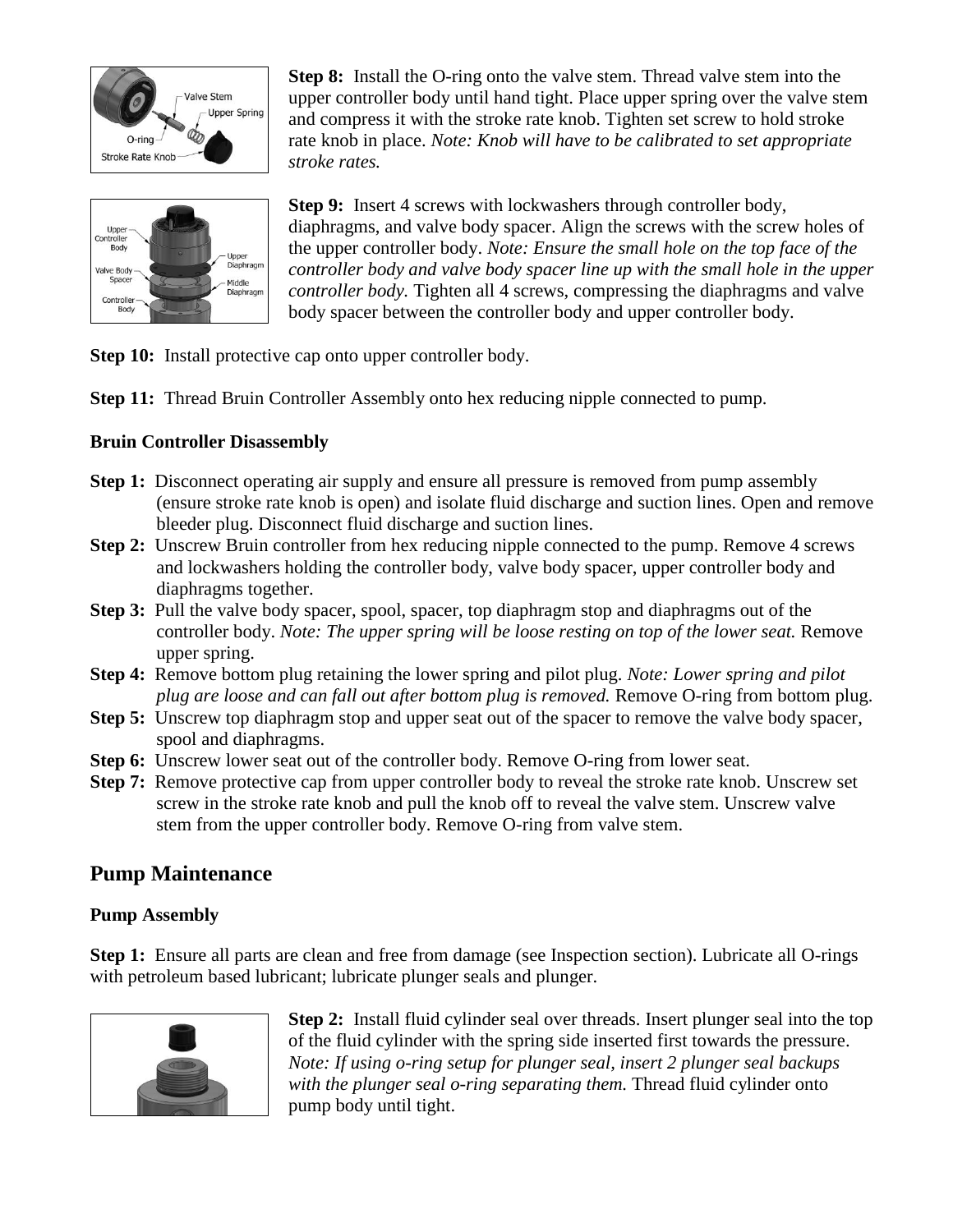





**Step 3:** Insert 2 plunger seal backups with a plunger seal separating them into pump body for the body seal.

**Step 4:** Insert top seal spring spacer into the pump body with the smaller diameter facing up. Insert the piston spring into the pump body.

**Step 5:** Install wear ring and piston seal onto piston. Insert plunger assembly into pump body. *Note: Lubrication of plunger is recommended.*

**Step 6:** Install stroke adjustor nut onto stroke adjustor. Thread stroke adjustor into motor cylinder. Set stroke adjustor for desired stroke and tighten stroke adjustor nut to lock stroke adjustor.

**Step 7:** Place motor cylinder over the plunger assembly and press it down. Tighten 3 setscrews into the motor cylinder holding it onto the pump body with a 5/32" hex key.

**Step 8:** Thread the grease nipple and grease relief fitting into the pump body. Thread the vent into the pump body.

**Step 9:** Thread the bleeder plug into the fluid cylinder.

## *To Assemble Discharge Check Valve Assembly*



**Step 10:** Insert check valve seal into the discharge check valve cage and place the discharge check valve cage and seal into discharge check valve body.

**Step 11:** Insert check valve ball into the check valve cage. Place discharge check valve spring onto the check valve ball with the smaller side on the ball.

**Step 12:** Thread discharge check valve retainer into the discharge check valve body until hand tight.

**Step 13:** Thread discharge check valve assembly into side of the fluid cylinder. *Note: Use of a thread sealing compound is recommended on NPT threads.*

## *To Assemble Suction Check Valve Assembly*



**Step 14:** Insert check valve seal into the suction check valve body. Place check valve ball onto seal.

**Step 15:** Insert suction check valve cage into suction check valve body.

**Step 16:** Thread the suction check valve retainer into the suction check valve body until it is flush with the suction check valve body. *Note: Use of a thread sealing compound is recommended on NPT threads.*

**Step 17:** Thread suction check valve assembly into the bottom of the fluid cylinder in correct orientation. *Note: Use of a thread sealing compound is recommended on NPT threads.*